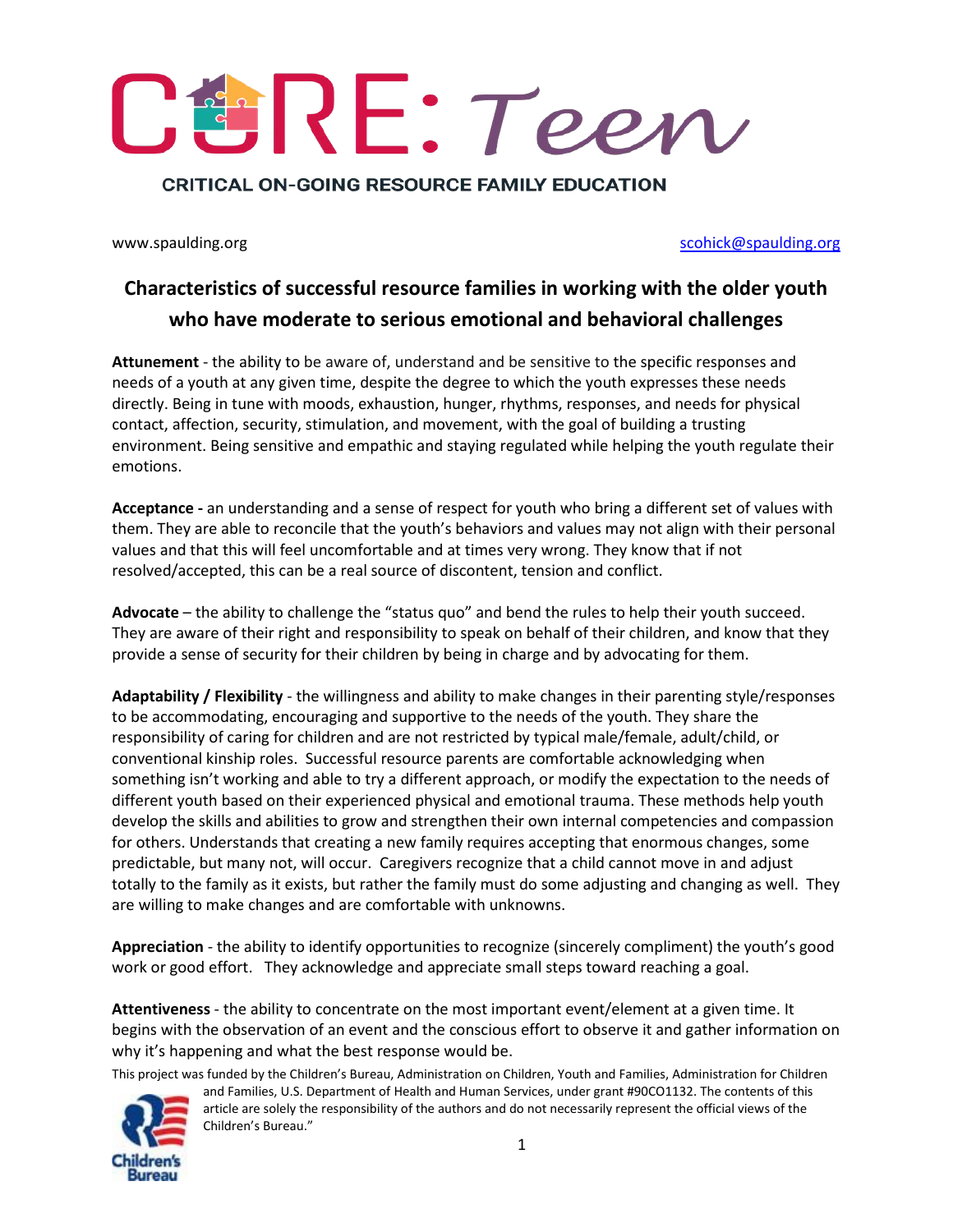## **CRITICAL ON-GOING RESOURCE FAMILY EDUCATION**

www.spaulding.org [scohick@spaulding.org](mailto:scohick@spaulding.org) scohick@spaulding.org

**Collaborative / Team Player -** The family needs to be viewed as a team that works together. When problems arise, they concentrate on the family as a unit, rather than on one specific member. This may mean that roles within the family need to adjust and remain focused on the specific need / concern. If the caregivers begin to compartmentalize thinking and remain committed to traditional roles within the family, this can lead to blaming and scapegoating.

**Compassion** – the ability to perceive/feel the anguish of the youth. It requires that the resource parent look past the current behavior and find the core distress related to the youth response. They know they cannot shield the child from pain, but must allow the child to experience and express pain and grief.

**Committed** – the ability to be dedicated to a youth, sticking with them no matter how difficult the journey. Carefully and consciously considering the requirements of fostering a youth and understanding that it is not about fulfilling their own needs. They recognize the role may not offer much validation and reinforcement of their skills and talents, but are willing to commit to the long-term unconditional parenting and promoting child well-being. They believe in commitment, and are able to persevere in the face of adversity. They are secure in their commitment to their children and know that they are doing the right thing.

**Communicators** – good at expressing themselves clearly and actively listening to others. Caregivers who can express their feelings are ready to become good role models in expression.

**Creativity** - This is often referred to as "thinking outside the box." Caregivers are able to take situations and view them from a "fresh" perspective, offering innovative and unconventional insight into existing challenges. Caregivers have the ability to perceive situations/events and behaviors in new ways.

**Honoring Relationships / Attachments** – the ability to recognize and value the importance of all prior relationships to the youth. Shows respect for the birth family and previous relationships and to the youth. Understands the youth's self-perception and identity is based on current and former attachments. Caregivers move beyond any anger or jealousy they may feel toward birth families in order to help the children resolve relationship issues with birth family members and former foster families to ultimately grieve losses, maintain connections, and feel good about themselves.

**Hopeful –** having the ability to maintain a positive outlook and focusing on possibilities; being optimistic. Successful resource parents have a unique ability to remain hopeful, even in the face of very small gains.

This project was funded by the Children's Bureau, Administration on Children, Youth and Families, Administration for Children

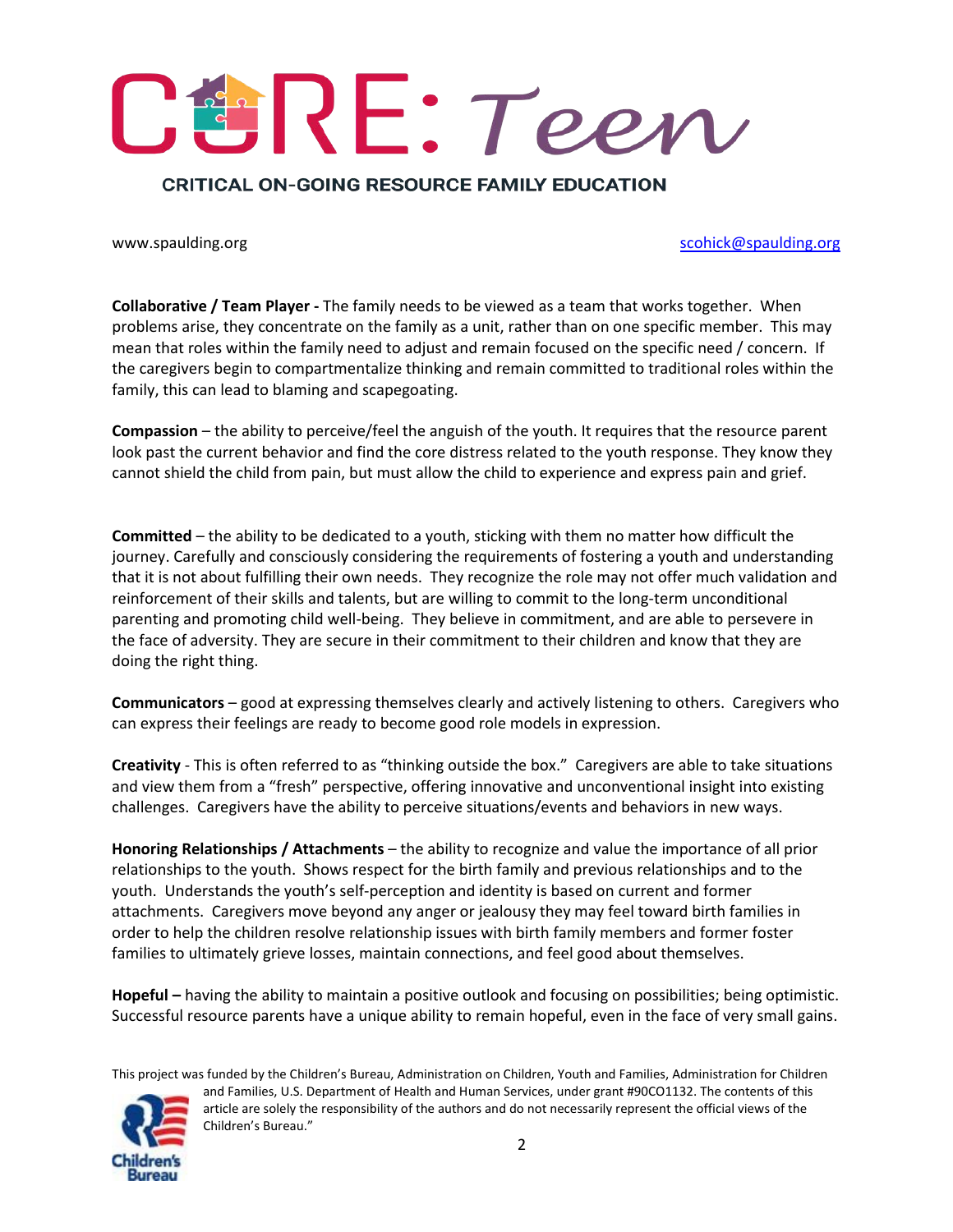## **CRITICAL ON-GOING RESOURCE FAMILY EDUCATION**

### www.spaulding.org [scohick@spaulding.org](mailto:scohick@spaulding.org) scohick@spaulding.org

**Integrity** – the ability to be honest and truthful in a manner that conveys compassion and understanding of differences. Follows the golden rule: "treating others as you would wish to be treated." The ability to be candid and transparent in communication; no hidden agendas or meanings that are not communicated. Successful resource families understand they are not perfect and will reflect on the situation and use it as an honest opportunity to model how to nurture a thoughtful relationship.

**Lifelong learner** - Embracing every learning opportunity with a sense of adventure and curiosity. Seeking knowledge without knowing the answers. Understanding that there is usually no simple answer or response that fits all youth and situations. Believing that learning continues through the lifespan of all adults and staying open to all possibilities. The sincere desire to seek understanding and approaching new situations with openness and enthusiasm. Conveying a sense of playfulness in learning rather than rigidity.

**Motivated**– feeling inspired and driven to become a caregiver and support the needs of youth enthusiastically.

**Patience/Perseverance** – the ability to "wait" for answers / solutions without giving up. Having a sense of determination and persistence to ensure the needs of youth are met, but also recognizing solutions / answers may be slow in presenting themselves. Able to feel uncertain and afraid and yet continue to search for answers. They stay strong in the face of difficulty and stand up for what they believe in and what is right. Facing challenges and new situations with a sense of determination and encouragement.

**Predictable and Consistent** – the ability of caregivers to be reliable, dependable, stable and unswerving. Youth are able to develop a sense of trust and safety as they can anticipate reactions and outcomes as a result of the consistency and predictability. Caregivers have the strength to set limits while balancing the unique needs of the youth and situation (not being rigid). Successful resource families understand that for youth to feel safe and heal they need to have consistency and structure.

**Resourcefulness** - knowing how to identify and use help when needed. They regard the use of supports as a strength and are not afraid to ask for help. They know that they are not alone in their experiences and feelings. They reach out for help in many forms, ranging from self-help support groups to therapy. They also let others into their family system provide additional support. Beyond their immediate household, they build a network of supporters who will help in times of crisis. They are willing and able to pull people into their lives, and find it natural to integrate another person into their family.

**Resilient** - able to withstand "testing" behaviors by their children, including hurtful, angry, rejecting comments and actions. They are willing to initiate interactions with their children without the

This project was funded by the Children's Bureau, Administration on Children, Youth and Families, Administration for Children

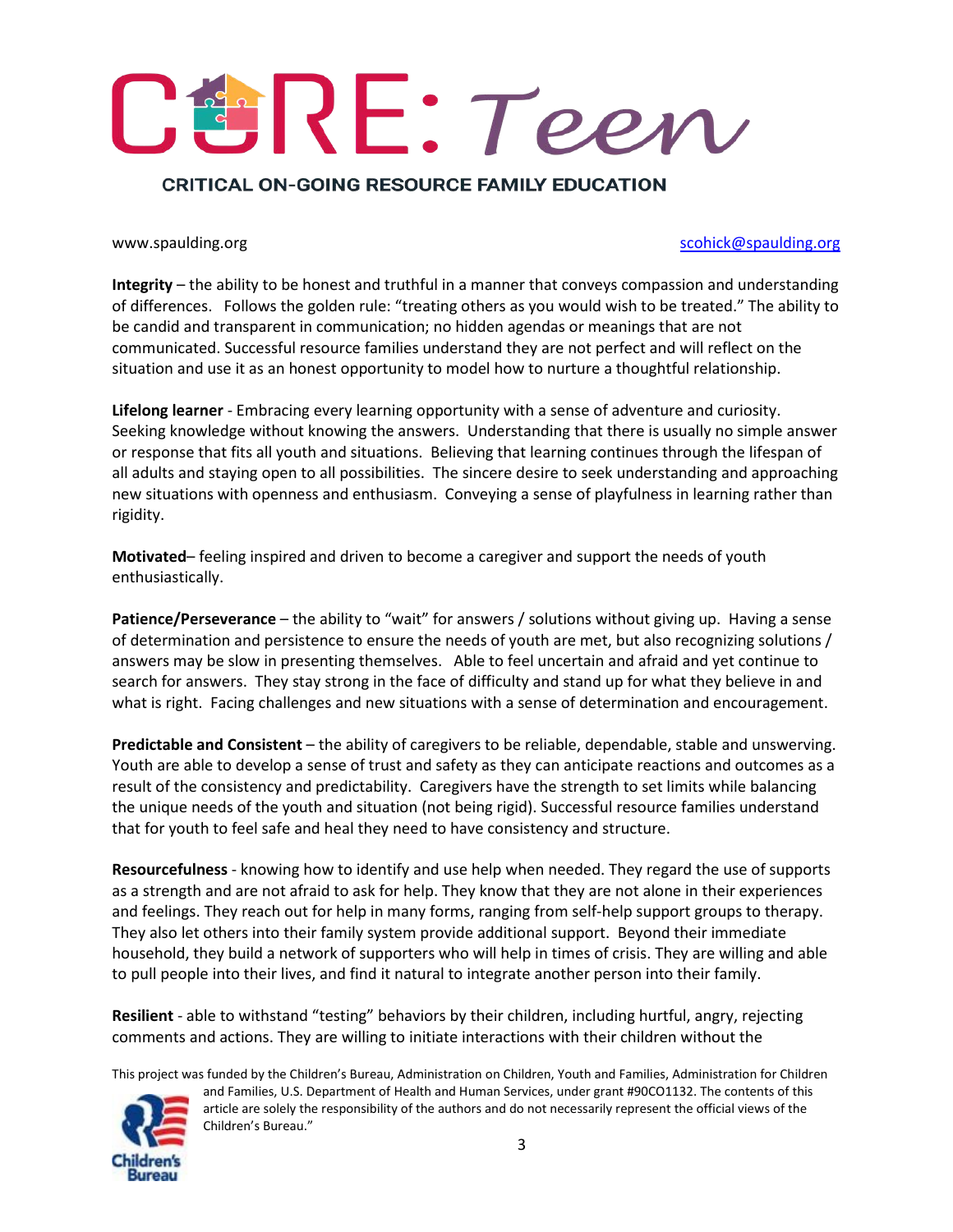## **CRITICAL ON-GOING RESOURCE FAMILY EDUCATION**

### www.spaulding.org [scohick@spaulding.org](mailto:scohick@spaulding.org) scohick@spaulding.org

expectation of "give and take." They can tolerate giving love without expecting much in return and don't take it personally when children reject their overtures. They do not expect their children to reciprocate or express appreciation for their efforts.

**Risk Taking –**Those who are comfortable seeking and welcoming new challenges and new relationships without a sense of dread tend to be more successful. Successful resource families understand that the job of parenting and healing a youth will include many times of "not knowing what to do" or that other helping professionals won't have the answers either. They are ok with trying new approaches and advocating for services that some may consider non-conventional.

**Realistic** – having an understanding that there will be varying degrees of success with different situations and with different youth. They understand that the efforts that they provide may not be realized in a change in a youths understanding or behavior until much later. They are able to make mistakes, adjustments and allowances as they re-evaluate expectations.

**Security/Self-Confidence** – the ability to get beyond the "WWPT's" ("What will people think?") – accepting the fact that their children may embarrass them in public, their friends may disapprove of their choices, and that the family they created through foster care or adoption may not "look like" the average family. They feel confident that they are doing the right thing and do not dwell on the opinions of others. The capacity to feel they can successfully parent and manage doing things for youth to help them grow and learn, protect them, address concerns, and perform other parenting responsibilities. They trust that whether or not they ever get a "thank you," the rewards of raising their children will come later.

**Self-awareness / Self- regulation** - knowing how to take care of themselves, because they know they have to be strong to take care of the children. They feel good about taking personal time as a couple, and as individuals. They take breaks and use respite care to prevent burnout. Has a tolerance for ambivalent and negative feelings in oneself. Caregivers need to have the ability to expect some powerful and negative feelings in reaction to the child's behaviors and to understand that those feelings are normal and can pass. They accept the new complications in their lives -- such as community criticism -- that results from raising children from the system. They do not personalize these issues. This will allow the caregiver to forgive themselves for having negative feelings; moving from disappointment to acceptance.

**Self-Control / Tolerant –** having a sense of self-discipline, willpower, tolerance and self-restraint. Recognizing the value of regulating one's own emotional responses and modeling that behavior for youth. They allow themselves to get angry and trust themselves not to act on that anger. They do not

This project was funded by the Children's Bureau, Administration on Children, Youth and Families, Administration for Children



Children's Bureau."